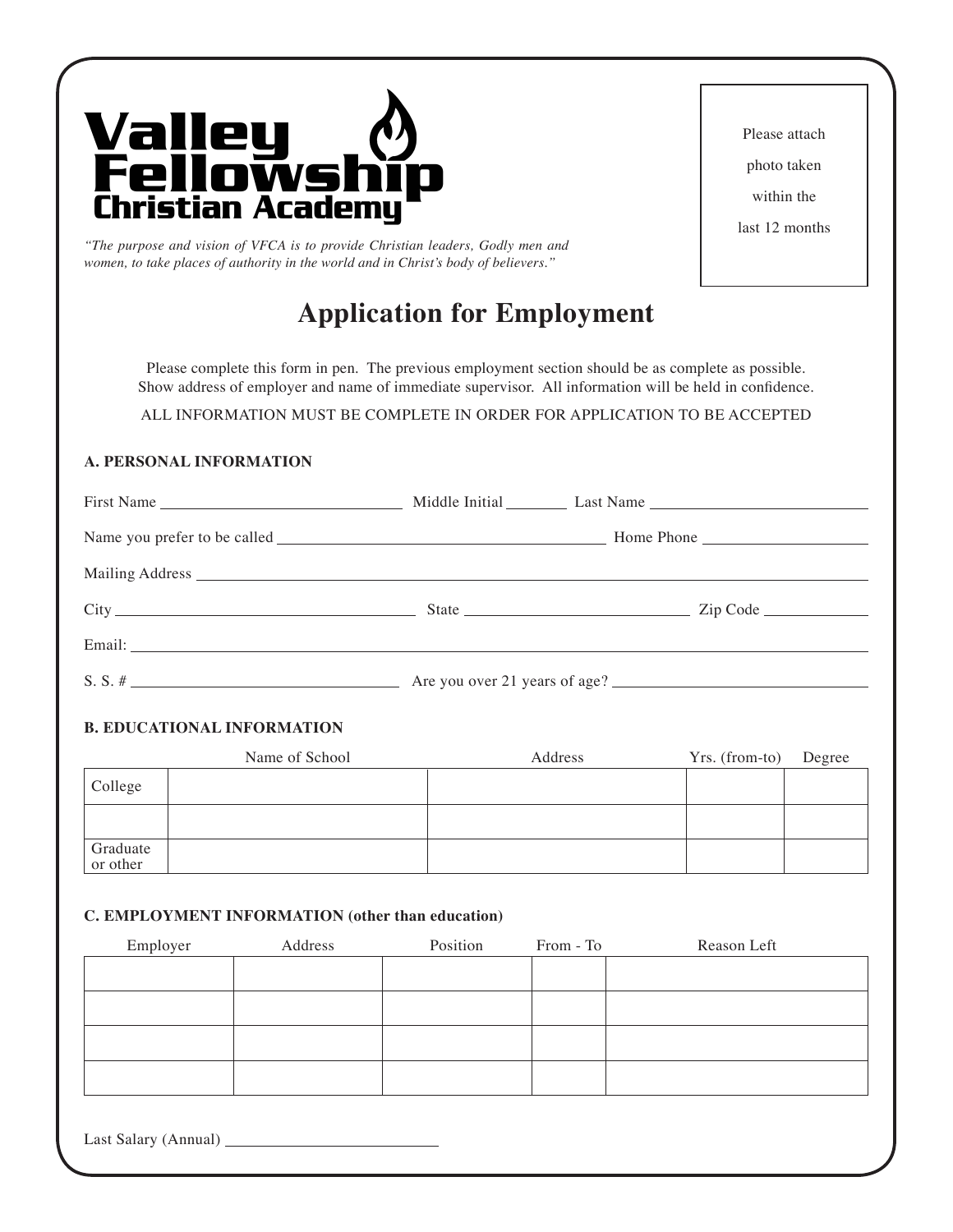| Undergraduate                              |        | Education      | Major                                              | No. of Credits                                                                                                       | Grade Point<br>Average    | Minor    | No. of Credits | Grade Point<br>Average |
|--------------------------------------------|--------|----------------|----------------------------------------------------|----------------------------------------------------------------------------------------------------------------------|---------------------------|----------|----------------|------------------------|
|                                            |        |                |                                                    |                                                                                                                      |                           |          |                |                        |
|                                            |        |                |                                                    |                                                                                                                      |                           |          |                |                        |
|                                            |        |                |                                                    |                                                                                                                      |                           |          |                |                        |
|                                            |        |                |                                                    |                                                                                                                      |                           |          |                |                        |
|                                            |        |                |                                                    |                                                                                                                      |                           |          |                |                        |
| Graduate                                   | Majors | No. of Credits |                                                    | G.P.A.                                                                                                               | <b>Educational Plans:</b> |          |                |                        |
|                                            |        |                |                                                    |                                                                                                                      |                           |          |                |                        |
|                                            |        |                |                                                    |                                                                                                                      |                           |          |                |                        |
|                                            |        |                | *Please attach a copy of your college transcripts. |                                                                                                                      |                           |          |                |                        |
|                                            |        |                |                                                    |                                                                                                                      |                           |          |                |                        |
|                                            |        |                |                                                    |                                                                                                                      |                           |          |                |                        |
|                                            |        |                |                                                    |                                                                                                                      |                           |          |                |                        |
|                                            |        |                |                                                    |                                                                                                                      |                           |          |                |                        |
|                                            |        |                |                                                    | E. TEACHER CERTIFICATION (if not certified, please explain)                                                          |                           |          |                |                        |
|                                            |        |                |                                                    |                                                                                                                      |                           |          |                |                        |
|                                            |        |                |                                                    |                                                                                                                      |                           |          |                |                        |
|                                            |        |                |                                                    |                                                                                                                      |                           |          |                |                        |
| *Please attach a copy of your certificate. |        |                |                                                    |                                                                                                                      |                           |          |                |                        |
| <b>F. TEACHING EXPERIENCE</b>              |        |                |                                                    |                                                                                                                      |                           |          |                |                        |
|                                            | School |                |                                                    | Address                                                                                                              | From - To                 | Subjects |                | Grades                 |
|                                            |        |                |                                                    |                                                                                                                      |                           |          |                |                        |
|                                            |        |                |                                                    |                                                                                                                      |                           |          |                |                        |
|                                            |        |                |                                                    |                                                                                                                      |                           |          |                |                        |
|                                            |        |                |                                                    | Briefly list your greatest strength as a teacher ________________________________                                    |                           |          |                |                        |
| <b>G. PLACEMENT INFORMATION</b>            |        |                |                                                    |                                                                                                                      |                           |          |                |                        |
|                                            |        |                |                                                    |                                                                                                                      |                           |          |                |                        |
|                                            |        |                |                                                    |                                                                                                                      |                           |          |                |                        |
|                                            |        |                |                                                    | <u> 1989 - Jan Samuel Barbara, margaret eta bat erroman erroman erroman erroman ez erroman ez erroman ez ez ez e</u> |                           |          |                |                        |
|                                            |        |                |                                                    |                                                                                                                      |                           |          |                |                        |
|                                            |        |                |                                                    |                                                                                                                      |                           |          |                |                        |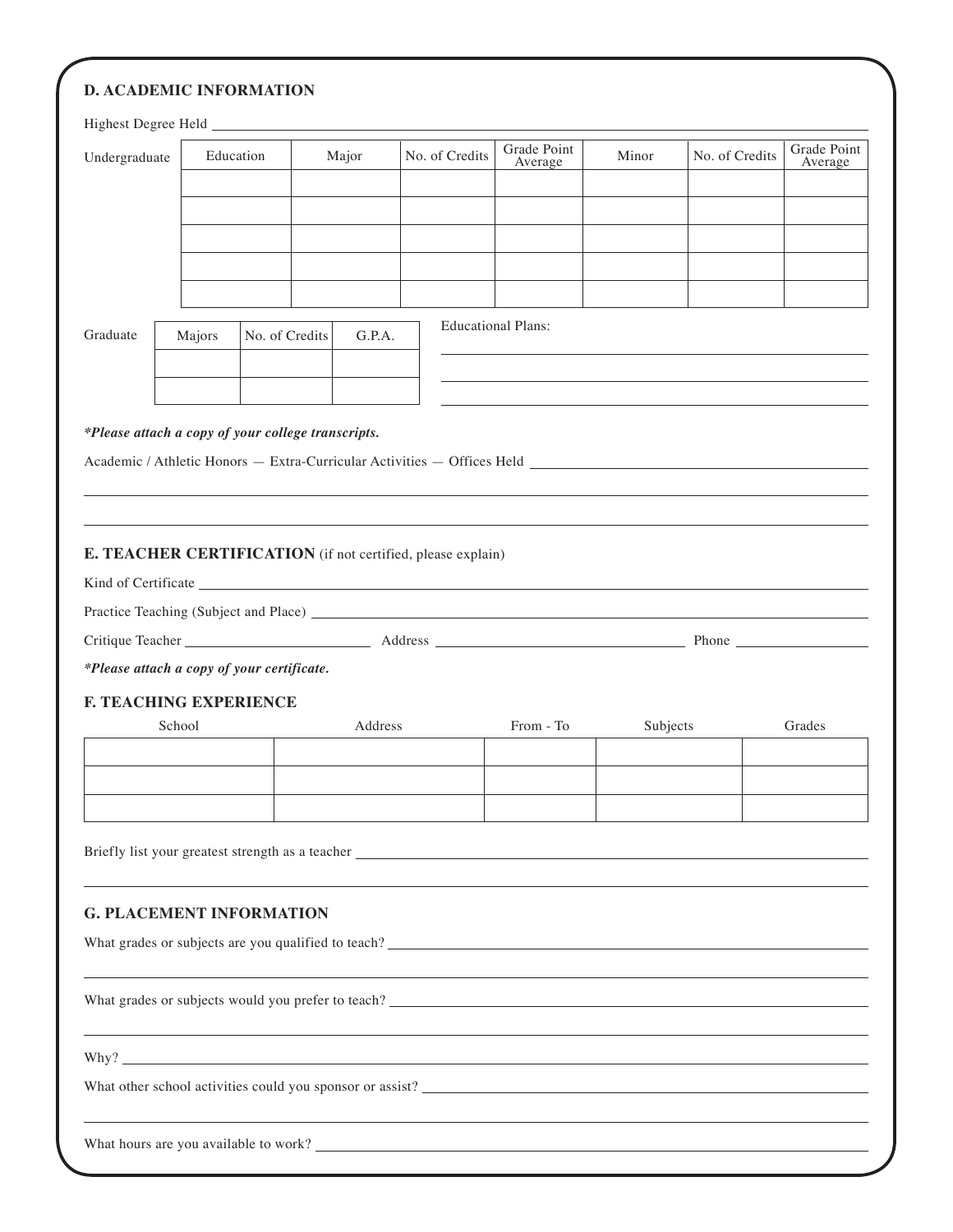#### **H. CHRISTIAN SCHOOL INFORMATION**

Have you had any courses in Christian Philosophy of Education? (when/where)

Would you regularly follow a reading program or correspondence course on this topic?

Have you had other courses giving specific training for Christian day schools? (when/where)

What do you consider to be the distinctive characteristics of the Christian day school?

How would your employment in a Christian school differ from your employment in a non-Christian school?

What did you like best about your last job?

If you were hired, what are some changes that you would do differently compared to your last employment?

*\*\*Please attach a copy of your philosophy of education. (2 to 3 pages, typed)*

## **I. SPIRITUAL INFORMATION**

| (name)                                                                                                                                  | (denomination) |
|-----------------------------------------------------------------------------------------------------------------------------------------|----------------|
|                                                                                                                                         |                |
|                                                                                                                                         |                |
| Have you accepted Jesus Christ as your personal Lord and Savior? () Yes () No Date $\frac{1}{\sqrt{2}}$                                 |                |
| Have you received the baptism of the Holy Spirit with the evidence of speaking in other tongues? () Yes () No Date $\frac{1}{\sqrt{2}}$ |                |
|                                                                                                                                         |                |
|                                                                                                                                         |                |
|                                                                                                                                         |                |
|                                                                                                                                         |                |
| **Attach a descriptive narrative history of your spiritual development from childhood to the present. (typed)                           |                |
| <b>J. HEALTH INFORMATION</b> *Upon employment a Medical History form must be completed.                                                 |                |
|                                                                                                                                         |                |
| Have you ever been disciplined for violating company policies forbidding the use of alcohol or tobacco? $($ ) Yes $($ ) No              |                |
| Do you use illegal drugs? () Yes () No                                                                                                  |                |
|                                                                                                                                         |                |
| Contact information: example, the contract of the contract of the contract of the contract information:                                 |                |
| Are there any health concerns/issues you would like the school to be aware of?                                                          |                |
| ,我们也不会有什么。""我们的人,我们也不会有什么?""我们的人,我们也不会有什么?""我们的人,我们也不会有什么?""我们的人,我们也不会有什么?""我们的人                                                        |                |
|                                                                                                                                         |                |